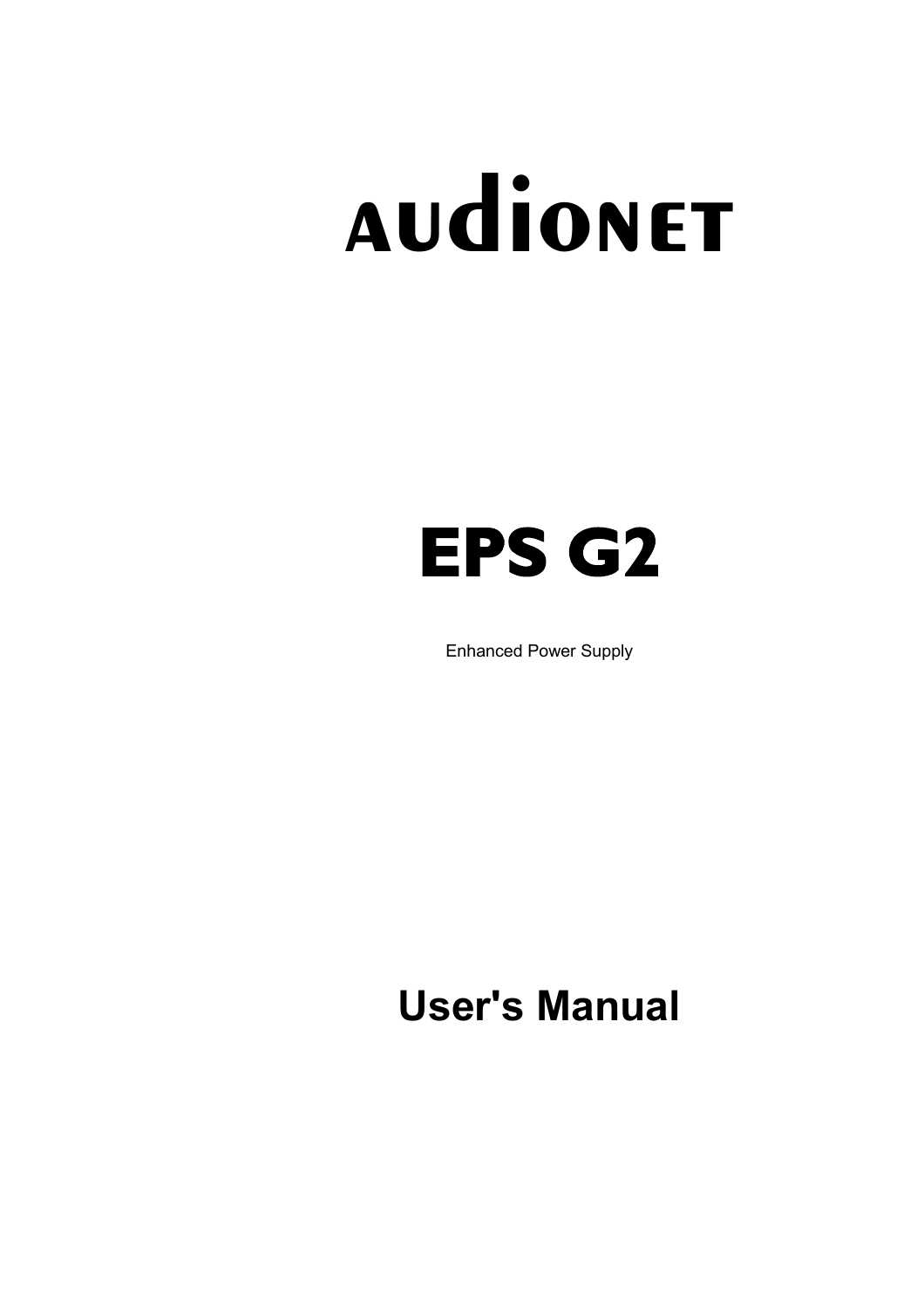# **Contents**

| 1                |  |
|------------------|--|
| $1\,1$           |  |
| 1.2              |  |
| $\mathbf{2}$     |  |
| 3                |  |
| $\boldsymbol{4}$ |  |
| 4.1              |  |
| 4.2              |  |
| 4.3              |  |
| 5                |  |
| 5.1              |  |
| 5.2              |  |
| 6                |  |
| 7                |  |
| 8                |  |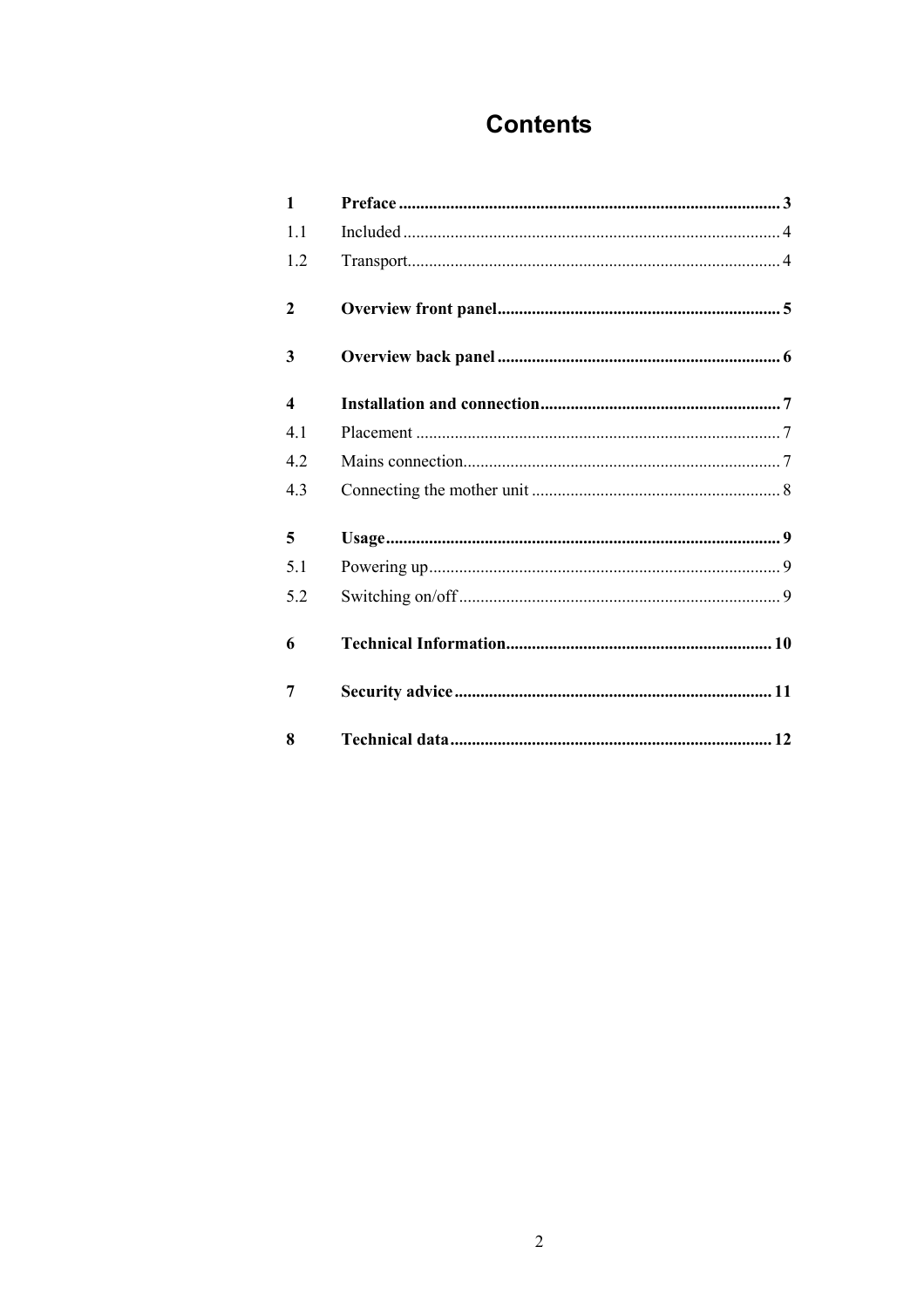# **1 Preface**

The Audionet-Team would like to congratulate you for purchasing the Audionet EPS G2! Surely you are a satisfied owner of an Audionet device. With the external power supply EPS G2 you have the possibility to give all connected units a more sophisticated fundament.

Please read this manual before first use to make sure that you are able to use all provided functions of your new unit. In case of occurring questions, please do not hesitate to contact your local Audionet dealer or our factory directly.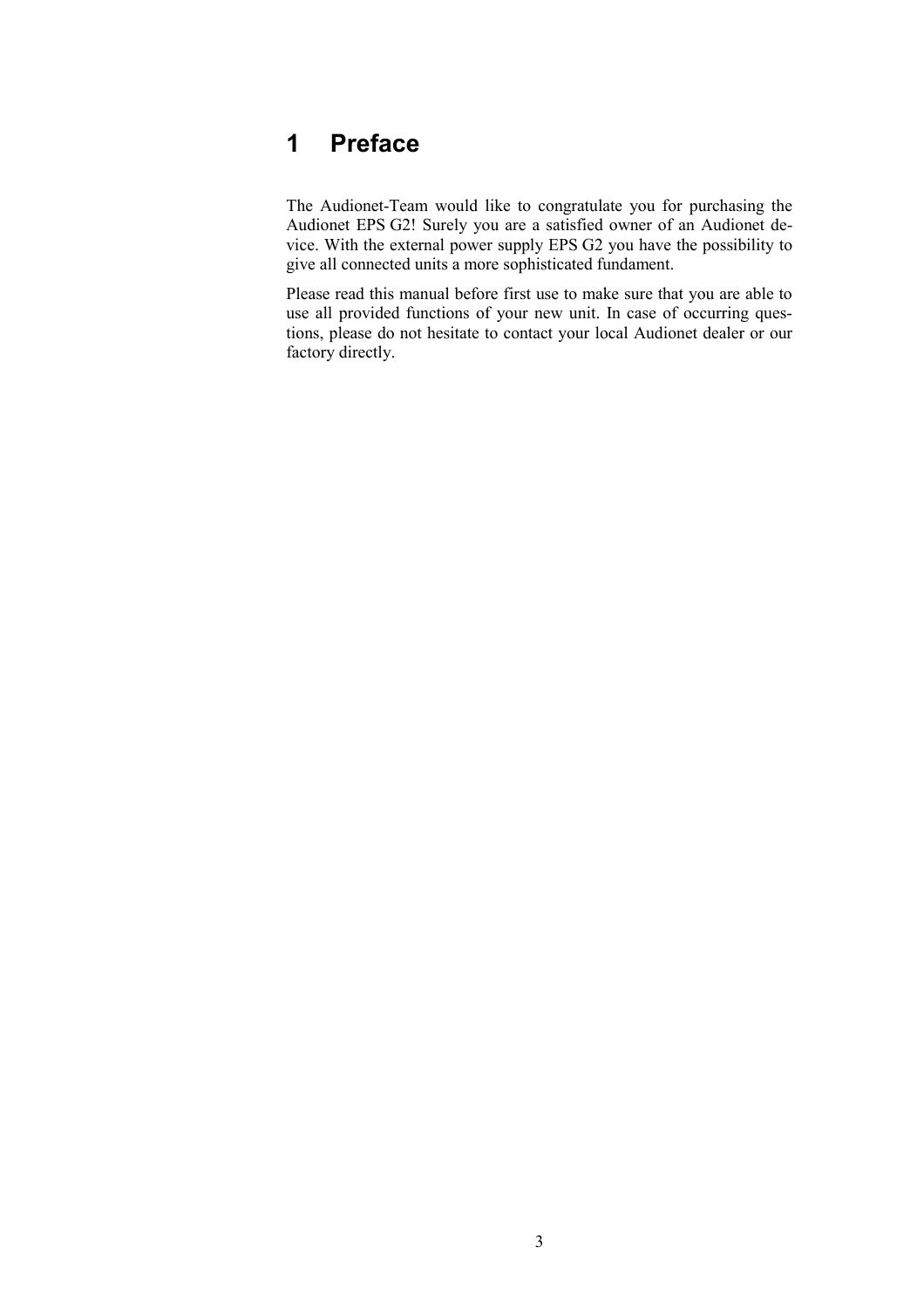### *1.1 Included*

Included you will find the following items:

- the Enhanced Power Supply EPS G2
- the user's manual (that you are currently reading)
- one EPS G2 connection cable
- one standard mains cord<sup>\*</sup>

# *1.2 Transport*



#### **Important**

- · Please transport the EPS G2 only in the included package.
- · Always use the provided bag to prevent scratches on the casing.
- Please allow the EPS G2 to adapt to the climatic conditions in your listening room before you switch on the unit for the first time after transport.

 $\overline{a}$ 

<sup>\*</sup> If the mother unit has a 5-pin EPS socket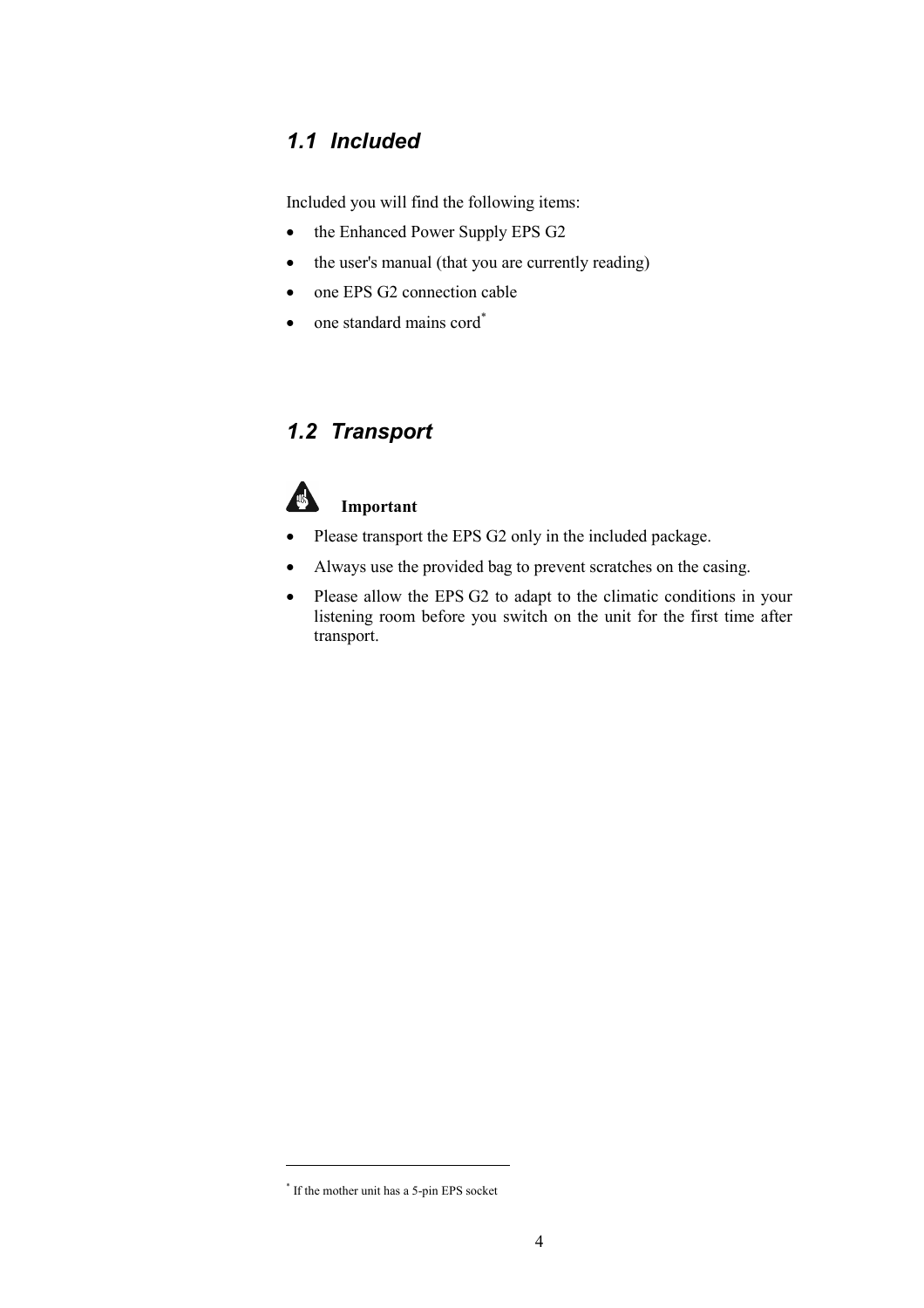**2 Overview front panel** 

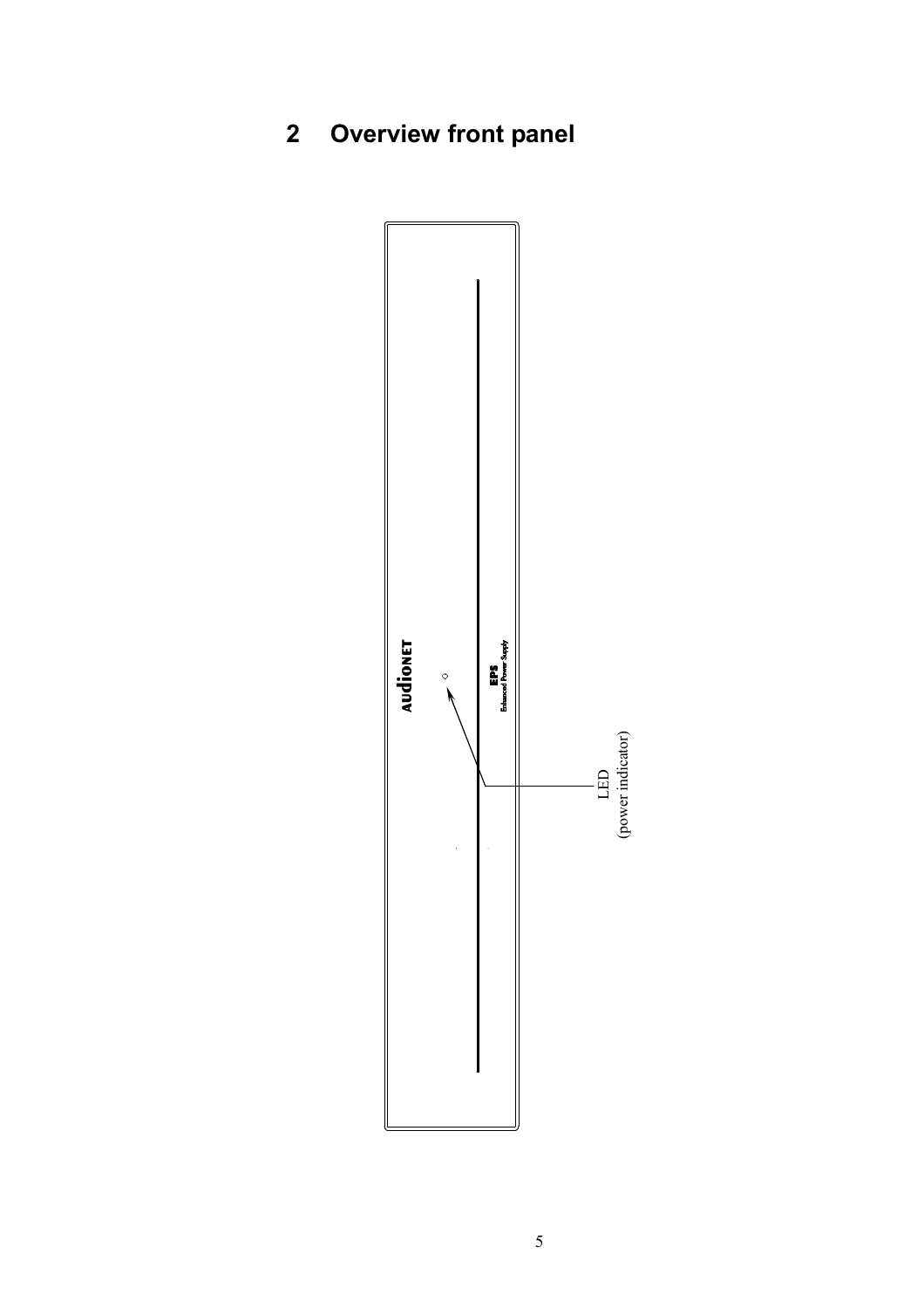**3 Overview back panel** 



**3** 

**4**

7-pin connector

7-pin connector

3 Marking mains phase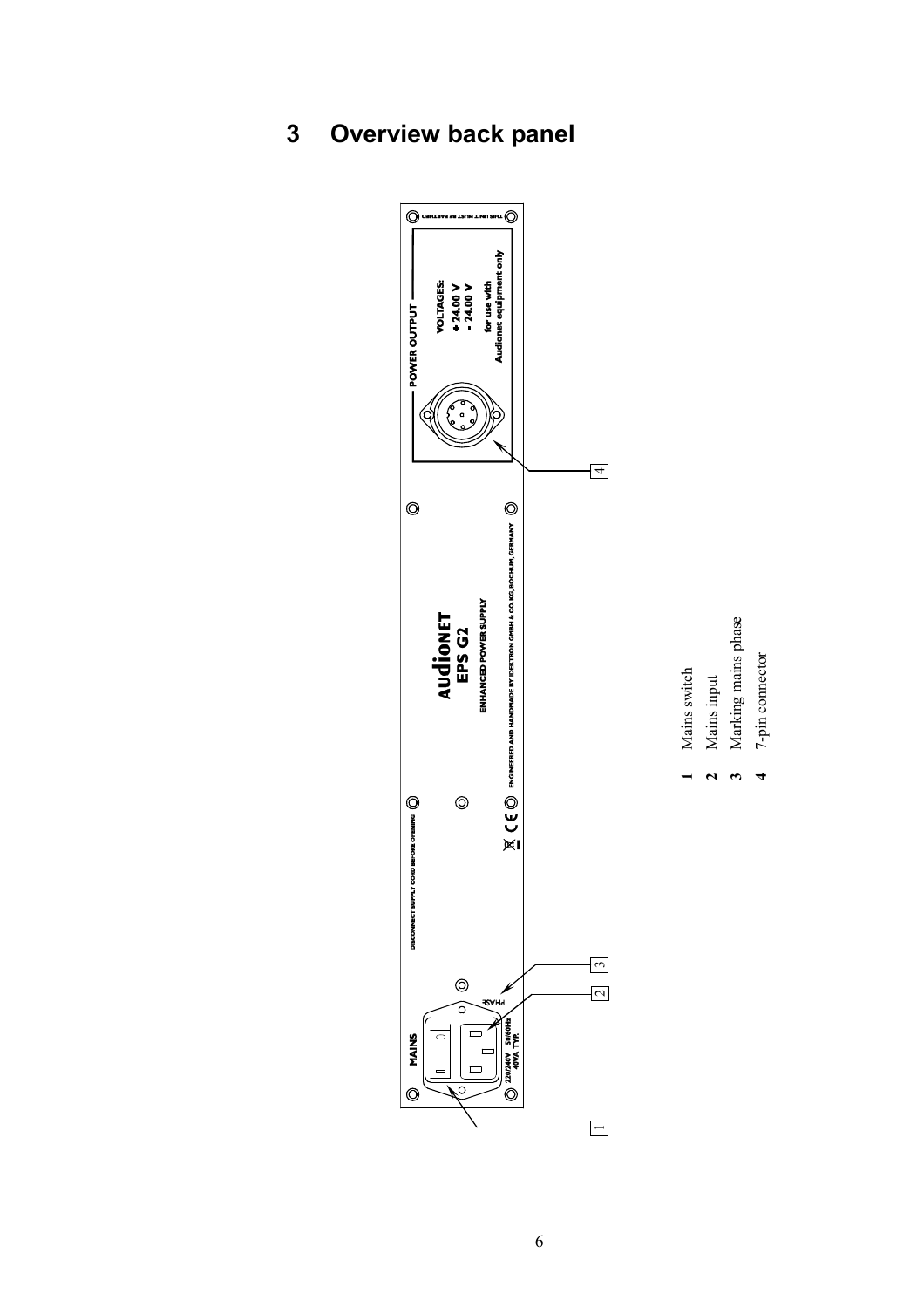## **4 Installation and connection**



#### **Important**

- · **For connecting or removing the EPS G2 to the mother unit, the EPS G2 and the mother unit must be switched off to prevent damage to both devices.**
- · **Please make sure that all cables are in absolute best conditions! Broken shields or shorted cables could damage both devices.**

#### *4.1 Placement*



#### **Important**

- Place the EPS G2 right beside or at least 20 cm above/below of the mother unit.
- It is recommended to place the EPS G2 into a high quality rack or onto a stable table.
- Do not expose the unit to direct sunlight.
- Do not cover the ventilation slots.
- Do not place the EPS G2 in close range to heat sources like radiators.
- Do not place the EPS G2 on top of other units, especially not on top of power amplifiers, pre amplifiers or similar that produce heat. Both units could suffer damage from thermal overload.
- · Do not use the unit in places where it is exposed to vibrations.
- · Do not place the unit close to loudspeakers or into the corner of a room where it is exposed to high levels of sonic energy, which might reduce the sound quality of the unit.

#### *4.2 Mains connection*

The mains input  $2^*$  is on the back panel of the EPS G2. To connect the unit to the mains use the included mains cord respectively the mains cord of your mother unit with 7-pin connector (except MAP, MAP V2, MAP I), see section *'Connecting the mother unit*' on page 8.

If you prefer to use a different power cord make sure that it meets the specifications for your home country

 $\overline{a}$ 

<sup>\*</sup> see numbers in section '*Overview back panel*' on page 8.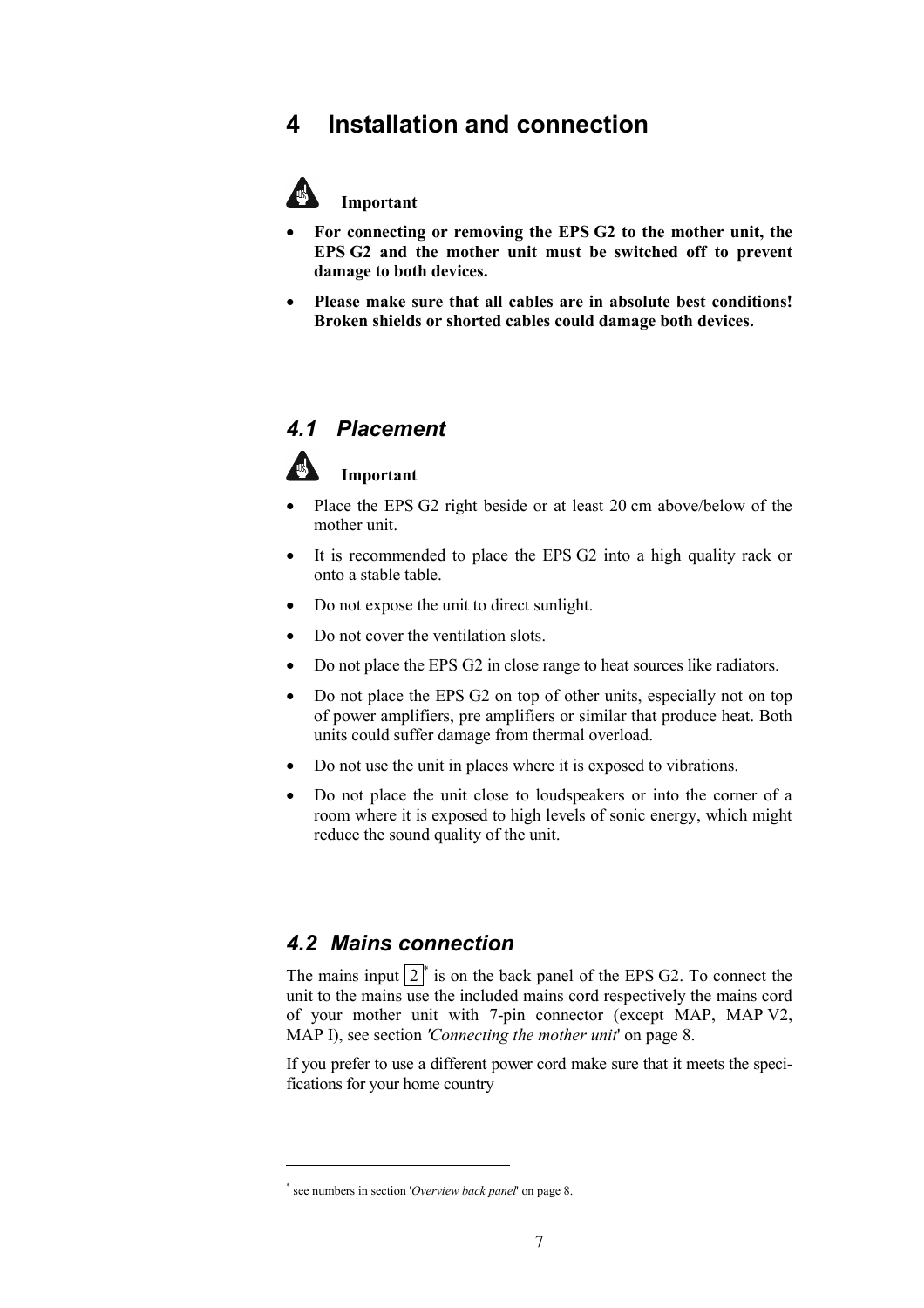

#### **Important**

- The electrical specifications of your home country must meet the electrical specifications printed onto the back panel.
- · The EPS G2 is a Class I unit and must be earthed. Please ensure a stable earth connection. The Phase ('hot' pin) is marked 'PHASE'  $|6|$ on the back panel for the mains input.
- Never pull the mains plug while the EPS G2 is switched on! Before you pull the mains cord off the socket, power down the unit to standby mode.

Only in cases of extended absence – like vacations – or if massive trouble on the mains power is to be expected you should switch off the EPS G2 from the mains using the mains switch  $\boxed{1}$ . To disconnect the unit completely from mains pull the mains plug.

# *4.3 Connecting the mother unit*

For the connection of the mother unit an EPS G2-cord with 5-pin or 7-pin connector is needed. An overview can be found in the following table.

|                                        | <b>EPS G2-cord with</b><br>5-pin connector | <b>EPS G2-cord with</b><br>7-pin connector |             |
|----------------------------------------|--------------------------------------------|--------------------------------------------|-------------|
| Image of the<br>connector              |                                            |                                            |             |
|                                        | DNA, DNC,<br><b>PRE 1 G3</b>               | <b>PRE 1, PRE 1 G2</b>                     | MAP, MAP V2 |
| <b>Mother unit</b>                     | VIP G2, VIP G3                             | <b>CAT</b>                                 | MAP 1       |
|                                        | ART G2, ART G3                             | PAM, PAM V2,<br>PAM G <sub>2</sub>         |             |
| Mains connection of<br>the mother unit | necessary                                  | not necessary                              | necessary   |



### **Important**

· Do not connect mother devices equipped with 7-pin connectors (except MAP, MAP V2, MAP I) to mains! This would compromise the quality of audio performance. Use only **one** mains cord to connect the EPS G2 to mains. Therefore no mains cord is included in these cases.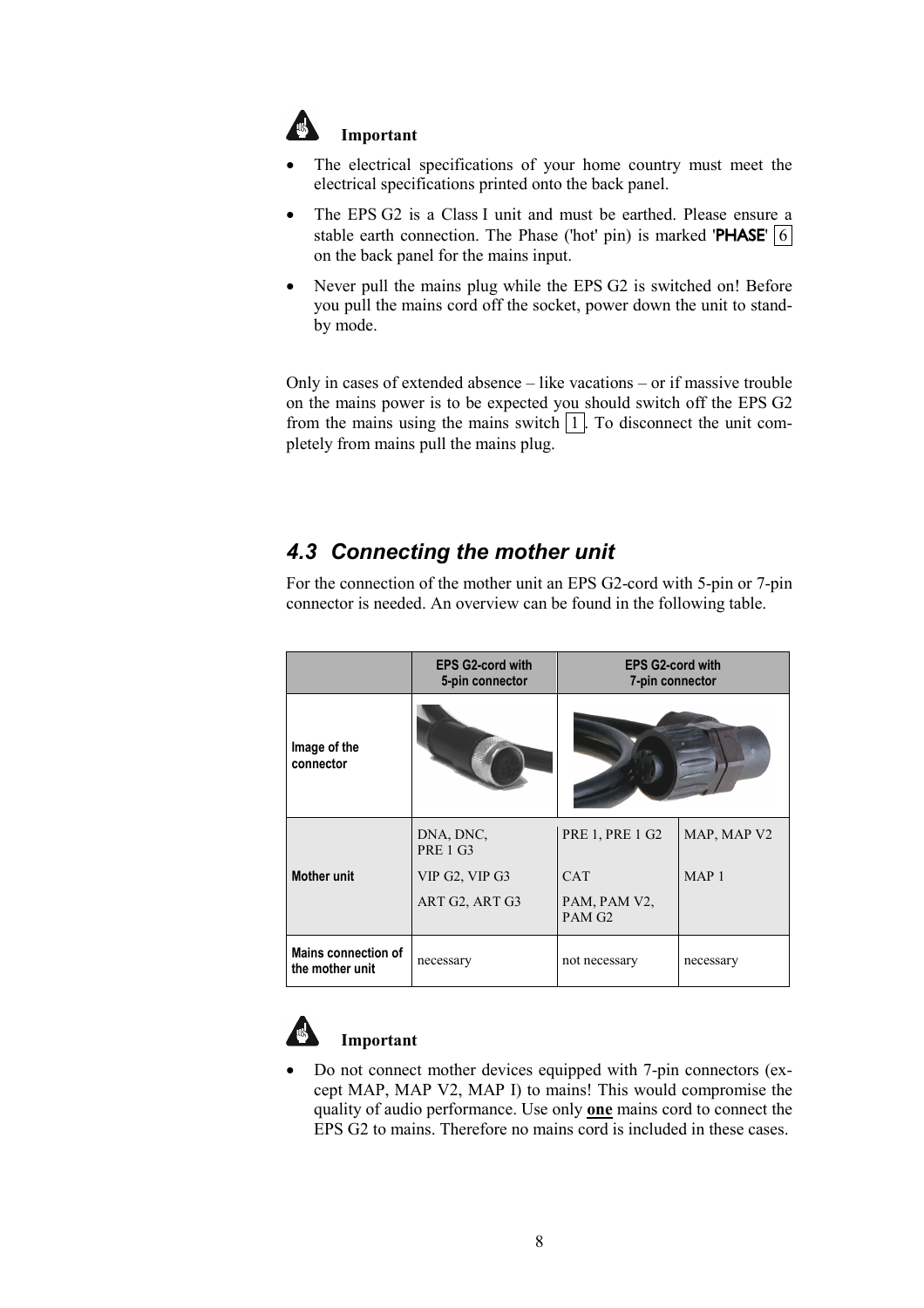# **5 Usage**

#### *5.1 Powering up*

First of all, please make sure your EPS G2 is connected correctly to the mother unit and the mains (see section '*Mains connection*' on page 7 and '*Connecting the mother unit*' on page 8).

The EPS G2 is a stand by unit. Please operate the mains switch  $\boxed{1}$  on the back panel to put the EPS G2 in stand by mode.

Only in cases of extended absence (like vacations) or if massive trouble on the mains power is to be expected (e.g. thunder storms) it is recommended to disconnect the EPS G2 from the mains. To disconnect the EPS G2 from mains completely, you have to pull the mains cord off the mains jack  $2$ .



#### **Important**

· **Never pull the mains cord while the EPS G2 or the mother unit is switched on! Before you pull the mains plug, power down the mother unit to stand-by mode and switch off the EPS G2 on the back panel.** 

### *5.2 Switching on/off*

Please operate the mains switch  $\boxed{1}$  on the back panel to put the EPS G2 in stand by mode.

The position of mains switch of mother devices that need no additional mains connection (see section '*Connecting the mother unit'* on page 8) is negligible. All other mother devices must be switched on.

Now operate the mother device as usual, all functions are the same. If the mother device is switched on, the LED on the EPS G2 front panel is activated.

If you switch off the mother device, the power LED of the EPS G2 turns off.



#### **Note**

For further information on starting up a mother device with 5-pin connector in combination with an EPS G2 please consult the user's manual of the mother device.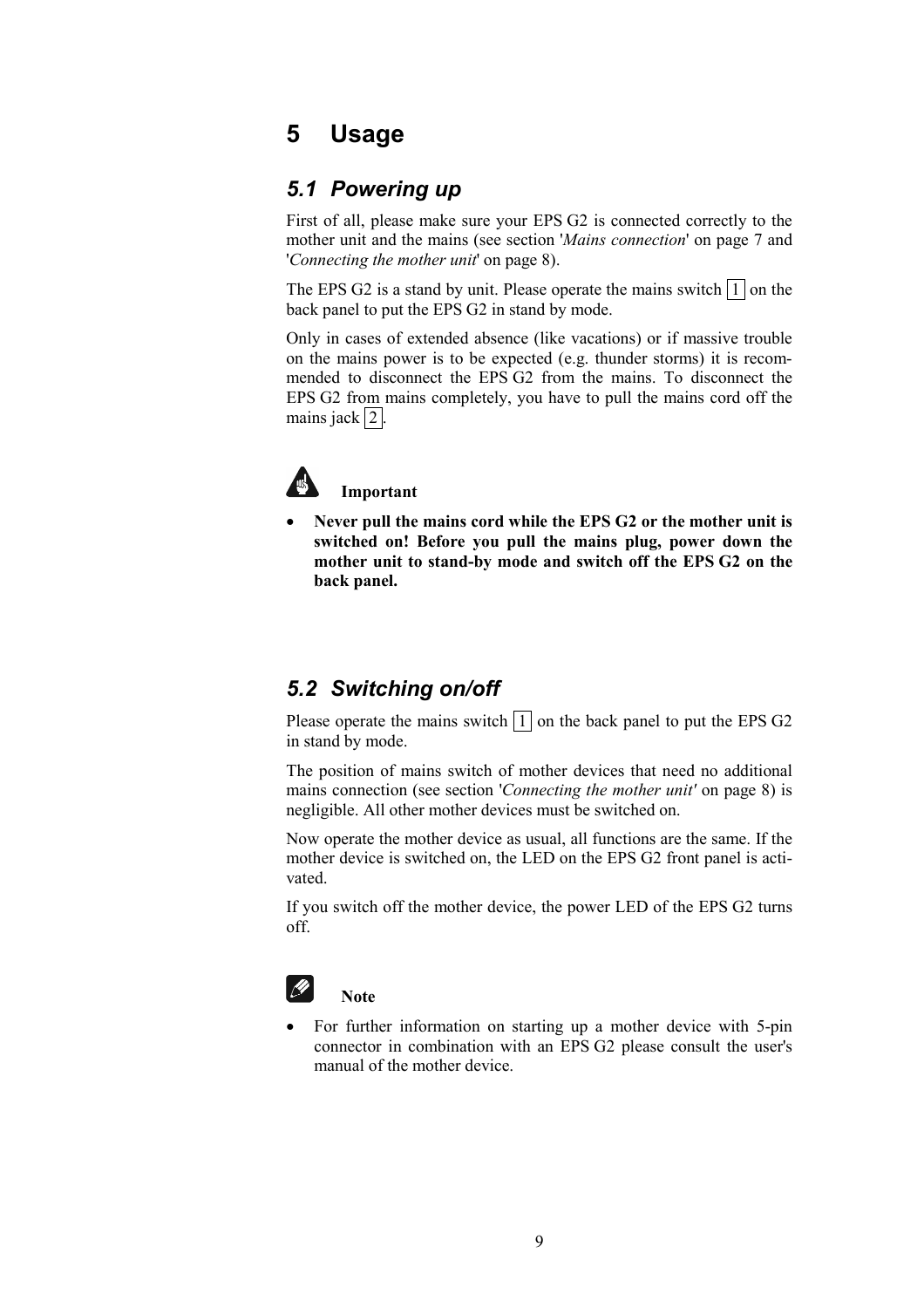# **6 Technical Information**

Your EPS G2 provides the mother unit with ideal operating conditions. The popular usage of accumulators shows the following serious disadvantage:

The output voltage is not short term stable: The inner resistance is 10 times as bad as the one of your EPS G2 causing a 10 times higher output voltage ripple at the same load fluctuations.

The output voltage is not long term stable: The output voltage of an accumulator is highly dependent from its state of charge and usage his-tory, typically ranging from 23 to 28 Volts (The EPS G2 always provides 24.00V)

The usage of accumulators is questionable regarding to environ-mental concerns.

Last not least you are able to listen to your music with high-end quality using the EPS G2 whenever you like not being forced to wait for accumulators being charged.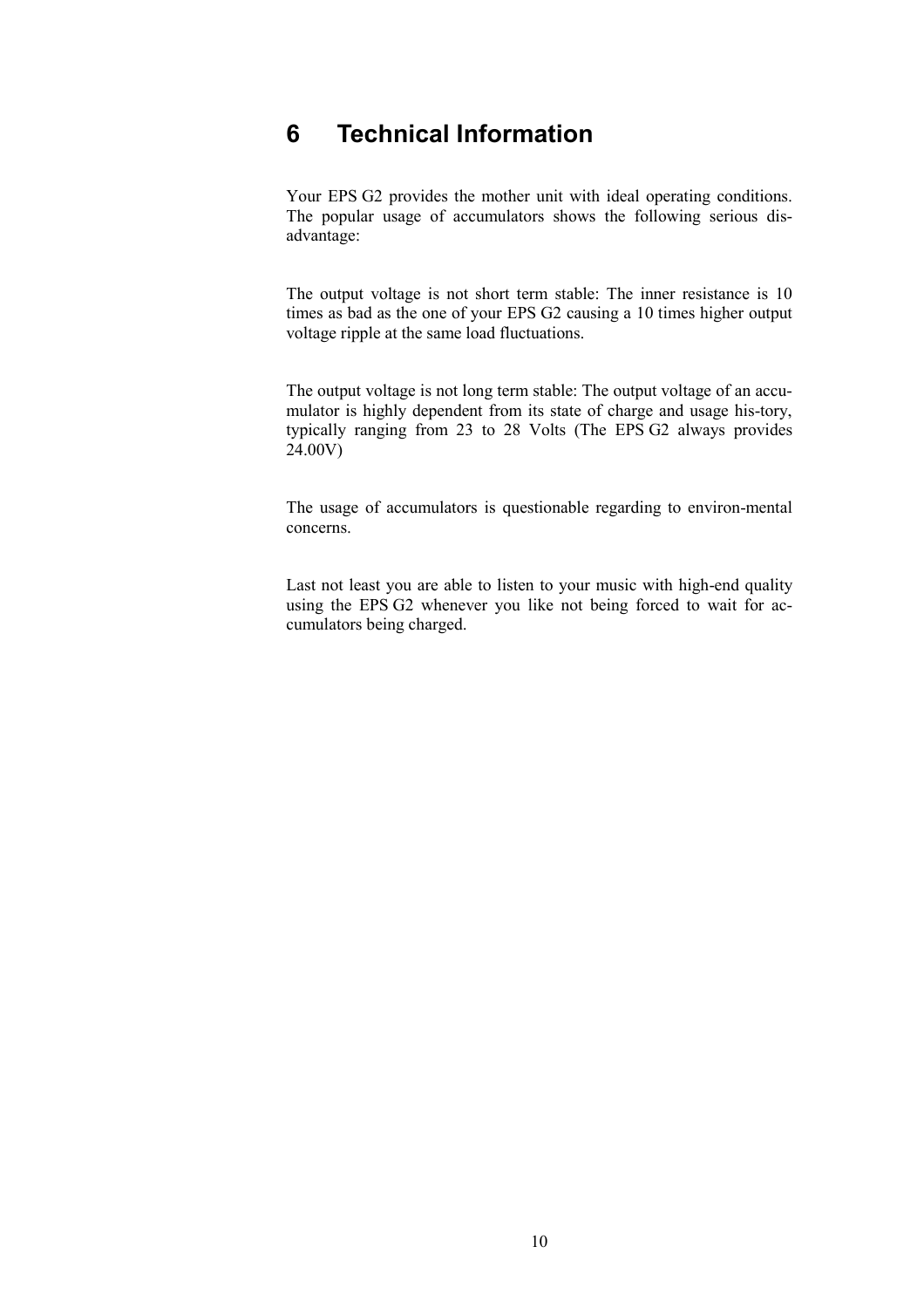# **7 Security advice**



- · Avoid packaging material, especially plastic bags, coming into children's hands!
- · Store and operate the unit in a dry room at a reasonable room temperature only!
- · Avoid moisture, any liquids, dirt or small objects getting into the unit!
- · Set up the unit in a sufficiently ventilated environment!
- Do not cover the unit!
- · **Do not open the unit. Unauthorised opening will void warranty!**
- Use dry cloth for cleaning!